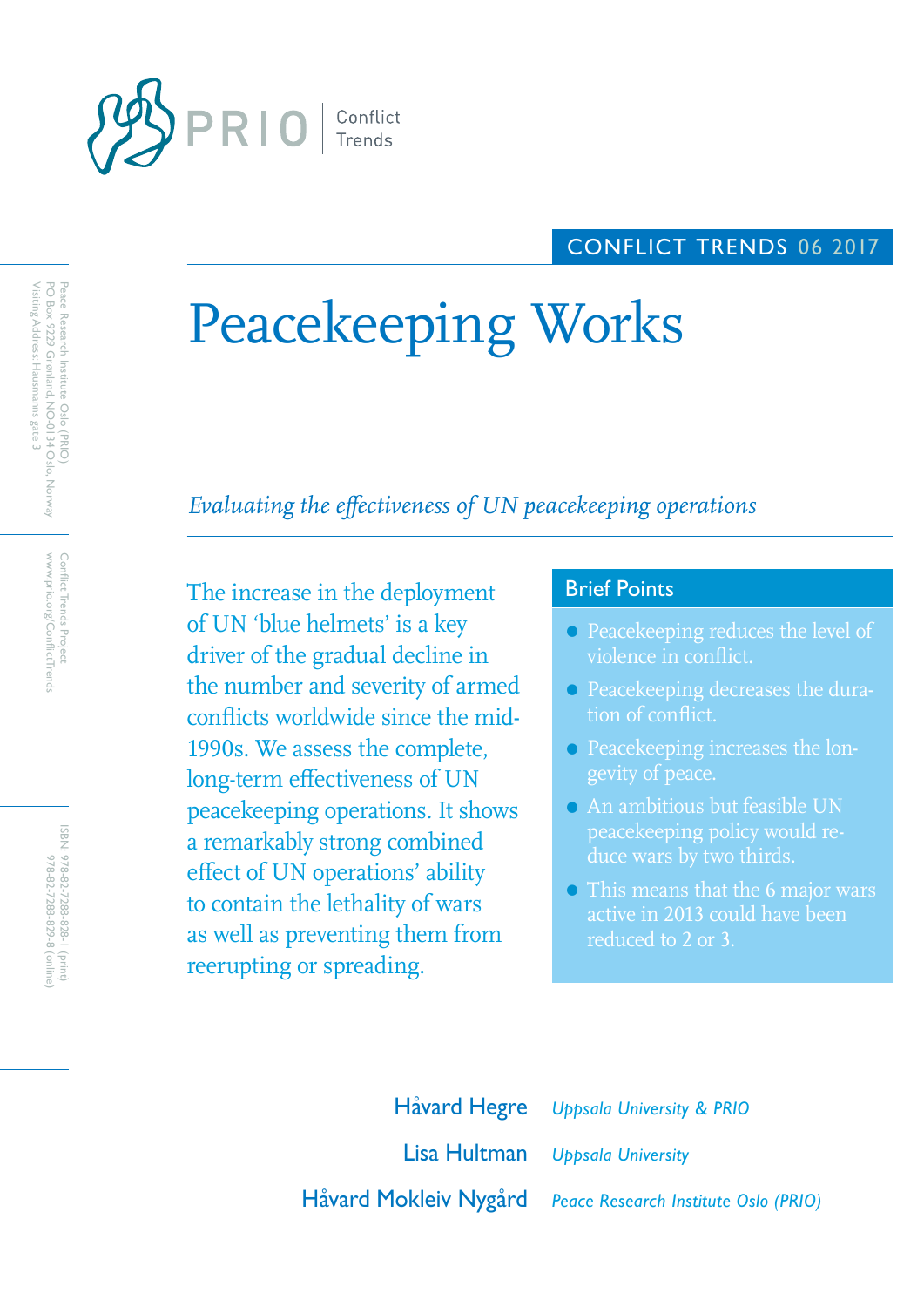#### **Winning the War on War**

Over the past two decades, there has been a dramatic increase in both the funds spent and troops sent on UN Peacekeeping Operations (PKOs). Several studies have identified particular pathways through which UN PKOs are effective peacebuilders. PKOs substantially decrease the risk that conflicts spread from one country to another; de-escalate conflict; shorten conflict duration; and increase the longevity of peace following conflict. These pathways, however, have always been studied in isolation from each other.

Researchers at PRIO and Uppsala University have now conducted a *comprehensive evaluation* of the effectiveness of UN peacekeeping along all the proposed pathways. We find that studies that limit themselves to individual pathways significantly underestimate the positive impact of peacekeeping.

Figure 1 summarizes our results. If the UN and the international community were willing to issue PKOs with strong mandates and with substantial budgets – 800 Million USD per year – the risk of armed conflict in the world over the next 25 years would be reduced by up to 70%, relative to a hypothetical scenario where the UN reduces its PKO activities to the Cold War level.

This implies that the 6 major conflicts in Afghanistan, DR Congo, Iraq, Nigeria, Syria, and Pakistan recorded in 2013 could have been reduced to only two or three. Over the 13-year period, such a policy could have transformed 60 more country-years of major conflict into minor conflict compared to the observed policy, and at least as many minor-conflict years would have been turned into peace-years of less than 25 deaths.

A typical major conflict causes about 2,500 direct battle deaths per year. Over the 2001 to 2013 period, an ambitious UN PKO strategy could have saved at least 150,000 direct deaths. On top of this, numerous indirect deaths would also have been avoided.

A more ambitious PKO policy would increase UN PKO budgets to about twice the current size. Still, UN PKOs are among the most costeffective interventions in the international community's quiver. An average PKO costs 3.2 billion USD over its lifetime. In comparison, the costs of a civil war in terms of lost economic production have been estimated to be in the range of 10% of a conflict country's GDP – on average about 9 billion USD. These 9 billion



Figure 1: PKO budget scenarios. Proportion in conflict (either or major), Globally, all scenarios.

USD only include the direct economic costs to the country in question. In order to arrive at the true cost of conflict, one must also add the wider cost to neighboring countries and to the international community, as well as the human suffering caused by conflict. All inclusive, a civil war can easily cost as much as 50 billion USD.

#### **UN Peacekeeping – A Brief Overview**

Figure 2 shows the number of PKOs deployed from 1970 to 2013. The number of PKOs deployed remained low and stable throughout the Cold War. Since 1990, the world has seen a substantial increase in the number of PKOs deployed.

We group PKOs into four types of mandates based on Doyle and Sambanis' book *Making War and Building Peace*. They classify PKO mandates into four categories. First are 'Observer missions' (such as UNMOT in Tajikistan and UNMOP in Croatia), which are restricted to observing actions such as a truce, troop withdrawal, or a buffer zone. Second are 'Traditional missions' (such as UNPRESEP in Macedonia and UNIFIL in Lebanon) that have some additional tasks such as patrolling a buffer zone and assisting in negotiating a peace agreement. Third are 'Multidimensional missions' (e.g. UNMIT in Timor-Leste and ONUSAC in the Republic of the Congo), often referred to as 'second-generation operations', whose mandates are extended to include activities intended to address the roots of the conflict. Fourth are 'Enforcement

missions' (exemplified by UNMIS in Sudan and UNPROFOR in Croatia and in Bosnia and Herzegovina). Such missions do not require the consent of the warring parties, and must therefore draw on the authority of UN Charter articles 25, 42, and 43 to apply force when needed.

There has been a gradual shift over the last two decades from more restrictive to more robust PKO mandates. Our study shows that it is mainly these more ambitious PKOs that are "winning the war on war".

As peacekeeping has grown more common and more ambitious, it has also become more expensive. Figure 3 shows how much the UN has been spending on peacekeeping from 1970 to 2013. In 2013, the UN allocated just above 6 billion USD to peacekeeping, roughly the same as the defense budget of Norway. Not surprisingly, missions with restrictive mandates are also the cheapest to field. Consequently, the international community contributed only negligible amounts to PKOs up until the early 1990s. The dramatic increase in PKO expenditure from the late 1990s to the present is a direct result of the increase in the number of robust enforcement mandates deployed by the UN, partly in response to the failures in Rwanda and Bosnia-Herzegovina to protect civilians from mass violence. Two of the most expensive PKOs to date are MONUC in DR Congo and UNMIS in Sudan, both enforcement missions.

In recent years, the UN Security Council has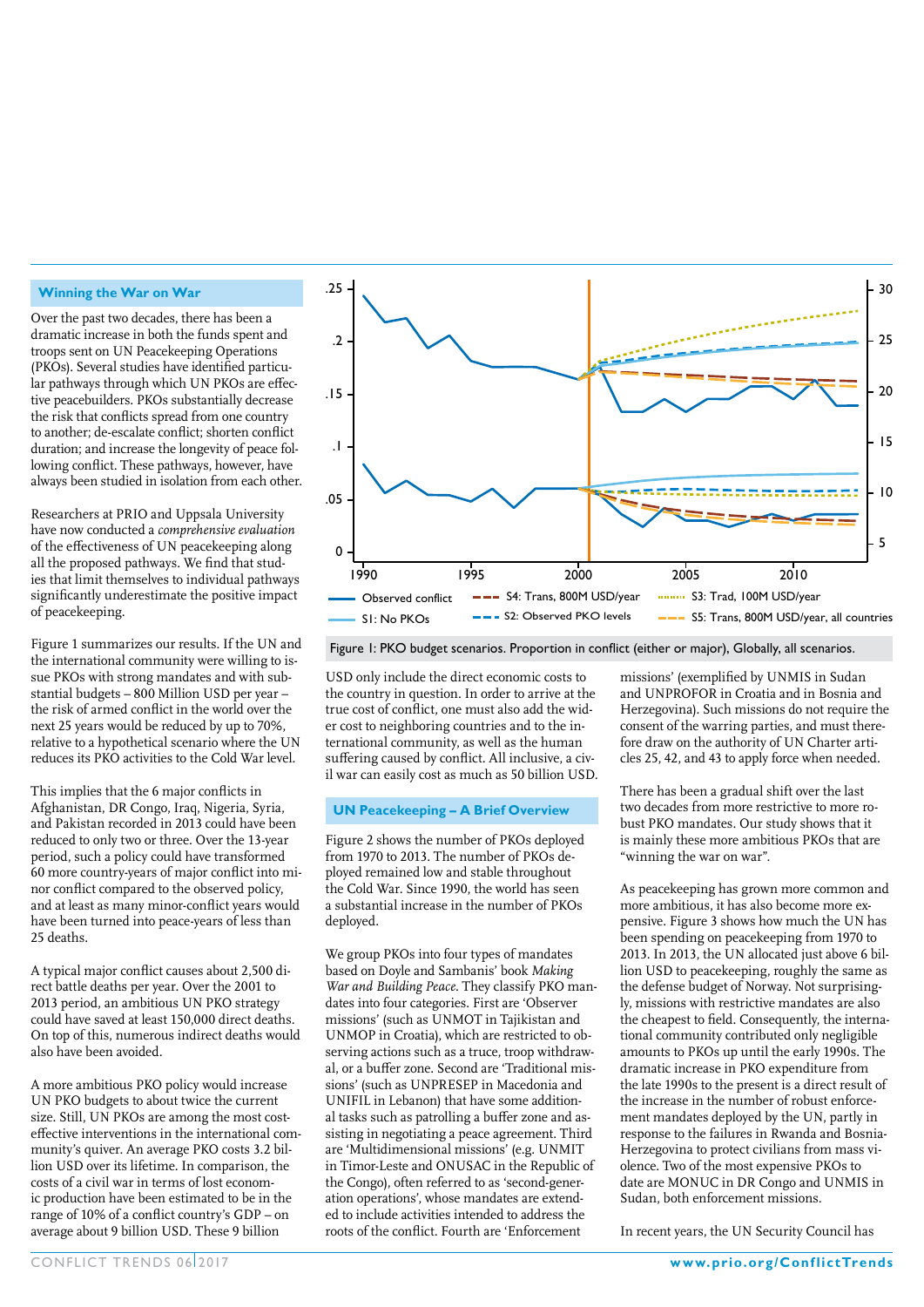increasingly issued PKOs with a mandate to protect civilians. Such protection mandates routinely require the PKOs to be deployed with robust contingencies and enforcement mandates. We expect that this will continue in the future, and that it will likely lead to a further increase in UN peacekeeping budgets.

#### **Protection of Civilians**

Our simulation of conflict reduction focuses on conflict between governments and armed opposition groups. However, the human impact of armed conflict goes far beyond the battlefield. Both governments and armed groups regularly kill civilians in their quest for political power.

But how well do peacekeepers fare in protecting civilians from physical harm? First of all, the fact that peacekeeping operations are effective in reducing the occurrence of armed conflict is good news for the purpose of protecting civilians. Armed conflicts provide both opportunities and incentives for armed actors to target civilians. By reducing the occurrence of armed conflict as shown in Figure 1, PKOs also remove one of the main drivers of violence against civilians. Moreover, our simulations show that peacekeeping operations de-escalate armed conflicts. When the intensity of regular fighting is reduced, the civilian population also suffer less. By reducing the scope of armed conflicts, civilians are indirectly protected from violence.

Peacekeeping operations can also contribute to civilian protection more directly within the context of an armed conflict. In this regard, robust mandates are important. Most enforcement missions allow peacekeepers to interfere

with armed actors for the purpose of protecting civilians. They regulate the situations in which peacekeepers can act more forcefully, without violating the core principles of UN peacekeeping. Peacekeepers, then, do not have to be passive bystanders to attacks on civilians. In addition, the increased focus on the protection of civilians has also led UN peacekeeping missions to develop military doctrines specifically tailored to dealing with this priority.

Protection of civilians is yet another pathway by which UN PKOs contribute to a more peaceful world. A systematic assessment of the impact of peacekeeping operations on the intensity of violence against civilians shows that protection mandates reduce human suffering. That goes hand in hand with our findings that more robust missions are more effective in limiting the intensity of conflict.

#### **Evaluating Peacekeeping**

Previous research has established that PKOs contribute to peacebuilding by: (1) reducing the amount of violence during conflict, (2) reducing the duration of conflict, (3) reducing the risk of conflict recurrence – i.e. PKOs increase the duration of peace, and (4) limiting the risk that conflict in one country spreads to neighboring countries.

Existing studies have evaluated PKO effectiveness by looking at individual pathways separately. These existing studies are therefore likely to severely underestimate the overall effectiveness of PKOs. We develop a methodology that makes it possible to rigorously evaluate the effectiveness of PKOs along all of these pathways

simultaneously. Our study is therefore the first to offer a comprehensive assessment of PKO effectiveness.

We approach the issue of evaluating PKOs by simulating the effect of various possible UN peacekeeping policies. We base the simulation on a statistical model that estimates the efficacy of UN PKOs in preventing the onset, escalation, cross-border diffusion, continuation, and recurrence of internal armed conflict in the world for the period 1950–2013.

Earlier studies on peacekeeping have shown that the size of PKO budgets and the robustness of their mandates are important for making and building peace. The simulation methodology allows us to forecast the impact of these factors on the risk of conflict for the next 25 years. We specify a set of scenarios reflecting different potential policies for how much to spend on peacekeeping and what mandates to provide, which countries to target, and how soon a mission is deployed after a major conflict breaks out. These scenarios are informed by previous research on where peacekeepers are deployed, our own statistical estimations of relevant factors, and reports by UN sources about the likely future of peacekeeping.

The different PKO scenarios allow us to evaluate PKO effectiveness. The baseline scenario is one in which the UN abruptly halts deployment of PKOs and no new missions are deployed. We compare this baseline with two sets of scenarios where we assume that the UN reacts to every major conflict if they happen in small or middle-sized countries. In the first set, we evaluate the effectiveness of PKOs relative to the





Sambanis 2000. Figures in billion USD.